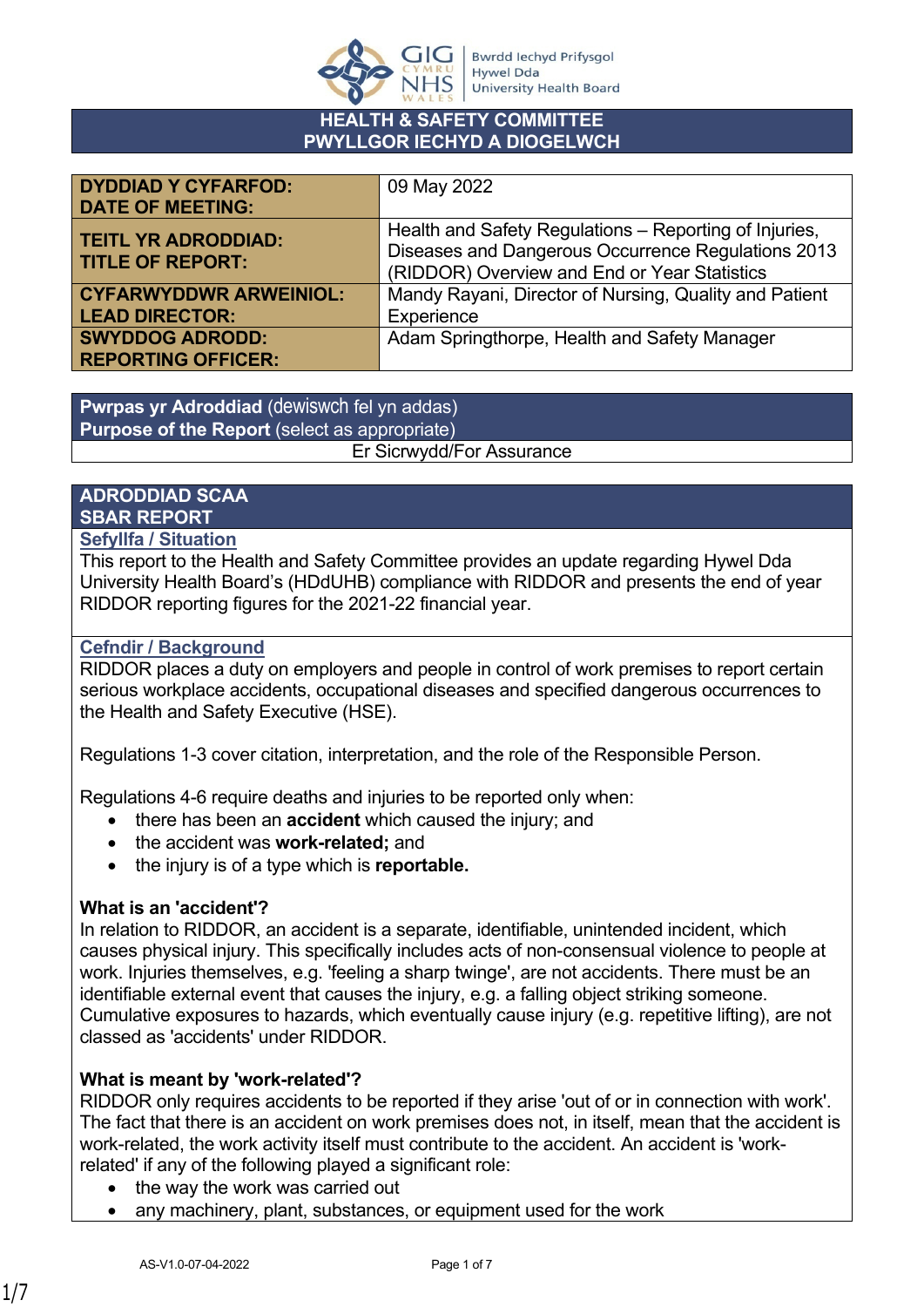the condition of the site or premises where the accident happened.

# **What are 'reportable' injuries?**

The following injuries are reportable when they result from a work-related accident:

- The death of any person (Reg. 6).
- Specified injuries to workers (Reg. 4).
- Injuries to workers that result in their incapacitation for more than seven days (Reg. 4).
- Injuries to non-workers that result in them being taken directly to hospital for treatment, or specified injuries to non-workers that occur on hospital premises. (Reg. 5).

**Regulation 7** covers dangerous occurrences, which are certain, specified near-miss events with a high potential to cause death or serious injury. They are listed in Schedule 2 of RIDDOR and include events related to lifting equipment, pressure systems, overhead electric lines, electrical incidents causing explosion or fire, explosions, biological agents, radiation generators and radiography, collapse of scaffolding etc.

**Regulation 8** requires employers to report cases of certain diagnosed reportable diseases which are linked with occupational exposure to specified hazards i.e. where these are likely to have been caused or made worse by their work. A reportable disease must be diagnosed by a doctor. Diagnosis includes identifying any new symptoms, or any significant worsening of existing symptoms. For employees, they need to provide the diagnosis in writing to their employer. Reportable occupational diseases include, carpal tunnel syndrome, cramp of the hand or forearm, occupational dermatitis, hand arm vibration syndrome, occupational asthma and tendonitis or tenosynovitis.

**Regulation 9** covers reporting incidents where, in relation to a person at work, the responsible person receives a diagnosis of:

- any cancer attributed to an occupational exposure to a known human carcinogen or mutagen (including ionising radiation); or
- any disease attributed to an occupational exposure to a biological agent.

RIDDOR also sets timeframes within which the HSE should be notified of certain work-related incidents. For most types of incidents including accidents resulting in the death of any person, specified injuries to workers, non-fatal accidents requiring hospital treatment to non-workers and dangerous occurrences, the responsible person must notify the HSE without delay, and a report submitted within 10 days of the incident. For accidents resulting in the over-seven-day incapacitation of a worker, the HSE must be notified within 15 days of the incident.

# **Asesiad / Assessment**

# **Numbers of Incidents Reported**

A benchmarking exercise, reported to the then Health, Safety and Emergency Planning Sub-Committee in November 2016, indicated that HDdUHB may have been under-reporting RIDDOR incidents at that time. The benchmarking exercise compared the RIDDOR submissions made by HDdUHB to those made by Betsi Cadwaladr University Health Board (BCUHB) over comparable 12-month periods. The results were:

- BCUHB: 14264 Employees 107 Incidents reported
- HDdUHB: 10000 Employees 17 Incidents reported

In an attempt to tackle the possible under-reporting of incidents in HDdUHB there have been several RIDDOR initiatives led by Health, Safety and Security (HS&S) since 2017, the main of which has been the development of the RIDDOR Decision Making Flowchart, created by HS&S, which has been widely distributed and is now well embedded within HDdUHB. The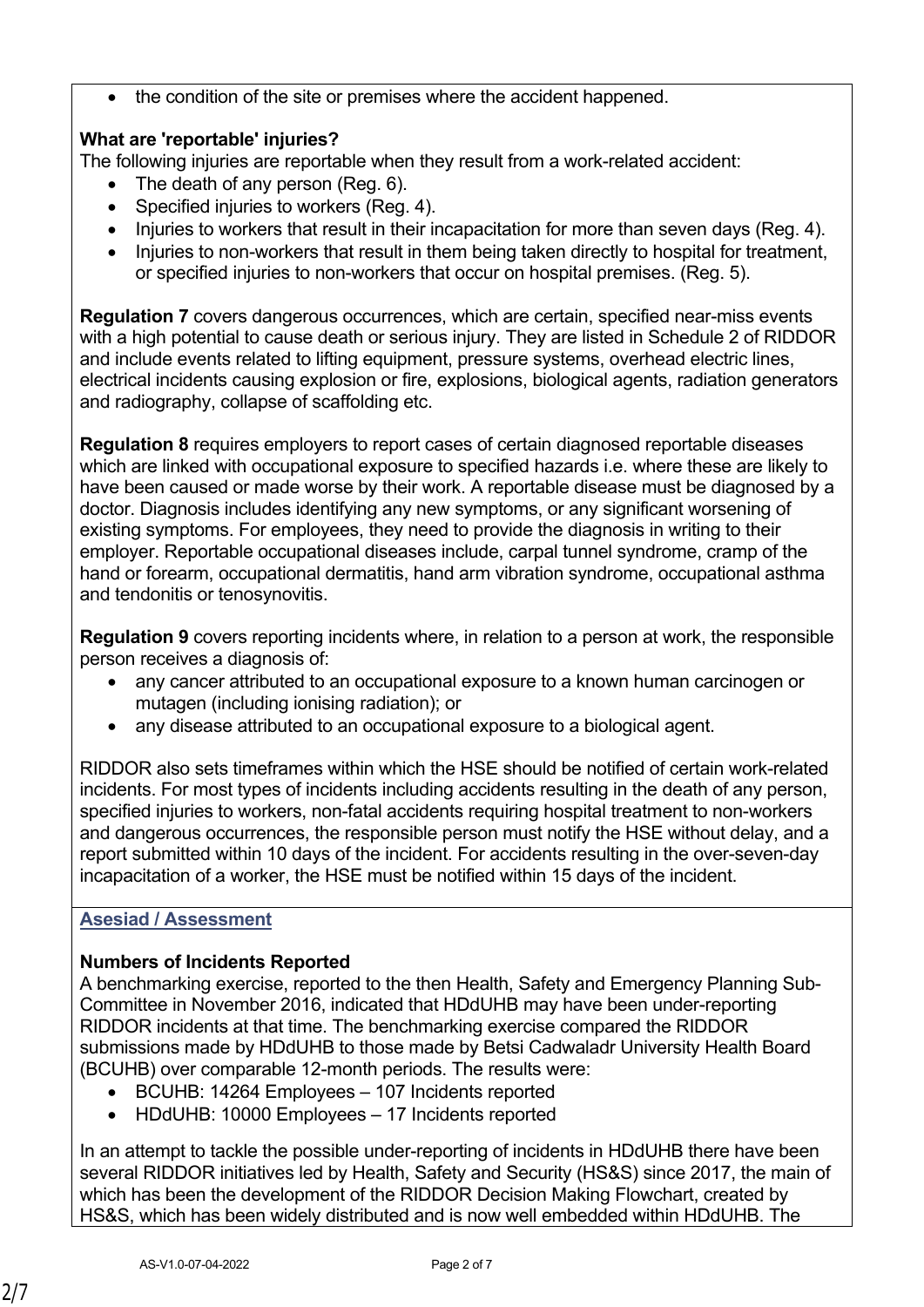RIDDOR Decision Making Flowchart clarifies that the only requirement on staff management in terms of RIDDOR is to recognise the trigger points for RIDDOR reporting and to contact HS&S to make them aware when a reportable incident occurs.

| Year    | <b>Reported Incidents</b> |
|---------|---------------------------|
| 2017-18 | 43                        |
| 2018-19 | 55                        |
| 2019-20 | 42                        |
| 2020-21 | 42                        |
| 2021-22 | 58                        |

In HDdUHB, all RIDDOR notifications are submitted to the HSE by members of the HS&S team to ensure consistency and quality of reports and to allow the centralised recording of information. As a result of raising this awareness, the number of reported incidents have grown significantly compared to the figures from 2016, to what is now more likely to be a more representative figure.

## **Timeliness of Reporting**

The 2016 benchmarking exercise also looked at the number of incidents that were submitted on time by HDdUHB, which at the time was only 41% (with BCUHB reportedly achieving 72%). The primary focus of the HS&S Team during the initial awareness raising was to increase awareness of RIDDOR and to educate managers on the triggers for reporting, rather than the timeframes within which reports need to be made to the HSE. Therefore, although compliance grew slightly, only 51% were submitted on time in 2017 and 49% in 2018.

In response, HS&S undertook a Critical Path Analysis in early 2019 to identify the main causes for late submissions under RIDDOR, allowing the development of a targeted strategy for the next phase of the RIDDOR awareness raising initiative. In order to understand the main causes for the late submissions it was necessary to interrogate each incident individually. This was completed for all late submissions by the Reporting Officer between 01/01/2017-06/06/2019. The top 4 reasons found in the Critical Path Analysis are outlined below:

|                                                                                                                          | %    |
|--------------------------------------------------------------------------------------------------------------------------|------|
| RIDDOR mandatory reporting timeframe already missed at the<br>point that the Datix is submitted.                         | 39.5 |
| Datix submitted within RIDDOR timeframe. Outside timeframe<br>once HS&S Team informed or requested information supplied. | 18.6 |
| Datix originally Level 1 or 2 (i.e. Not automatically seen by HS&S<br>Team).                                             | 116  |
| Severity of incident not immediately apparent.                                                                           | 93   |

The Critical Path Analysis indicated a widespread lack of understanding by management of the RIDDOR reporting timeframes. It was therefore decided to update the RIDDOR Reporting Decision Flowchart to include the mandatory reporting timeframes and a definition of 'arisen out of or in connection with the work' to aid the decision-making process.

HS&S now scrutinise all health and safety related Datix incidents, rather than specific levels as before, therefore less potential RIDDORs now bypass HS&S through incorrect ratings.

It was identified that most of the incidents reported late due to a late Datix submission were because the Datix was not submitted until the injured party had returned to work. It was therefore decided that the next phase of the RIDDOR awareness raising initiative would be the development of a Datix and RIDDOR guidance sheet for managers to use for all staff incidents. The guidance sheets had three elements:

- When to report incidents, emphasising timeliness.
- Expectations of managers when investigating staff incidents on Datix.
- A reminder of RIDDOR requirements and a link to the Flowchart.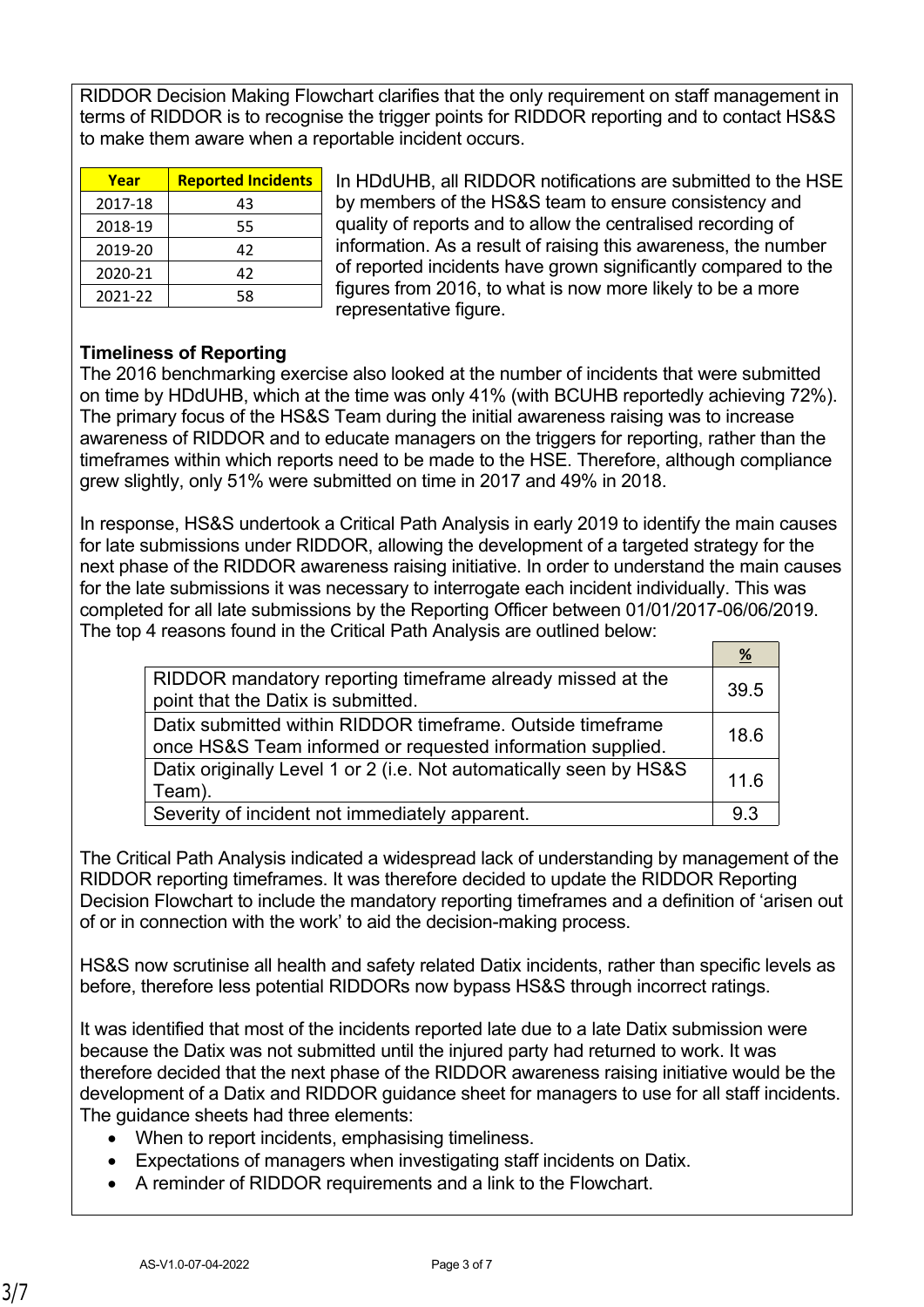This guidance sheet was rolled out via face-to-face visits to all key areas and presentations at key meetings throughout the Health Board. This was supplemented by a Global e-mail campaign. In response to HSE scrutiny the guidance sheet was updated again in 2021 to include investigation techniques and establishing immediate, underlying and root causes.

As a result of this second phase of awareness raising, compliance figures have risen further from their initial level of 42%, peaking at 66.6% in 2019-20, as shown in the adjacent table. Figures have dipped in the last two years however it is hoped that this is, at least in part, due to the impact of COVID-19 on manager's time.

| Year    | % Reported in<br><b>Time</b> |
|---------|------------------------------|
| 2018-19 | 54.5%                        |
| 2019-20 | 66.6%                        |
| 2020-21 | 61.9%                        |
| 2021-22 | 56.9%                        |

HS&S continue to promote the RIDDOR reporting requirements and timeframes, having included an update in the 2021-22 Q4 HS&S 7 Minute Briefing that was circulated in March 2022 and discussed at the Quality and Safety Groups across the Health Board.

It is very unlikely that the Health Board will achieve 100% compliance, however, specific Directorates have now been identified for targeted awareness raising so that submission to the HSE can be improved during 2022/23.

# **2021-22 End of Year Statistics**

The table and chart below breakdown the 2021-22 RIDDORs by the main cause of the incident:



From the table and chart above it can clearly be seen that the greatest cause of incident in 2020-21 was slips, trips and falls on the same level, by a clear margin. This is of no surprise as slips, trips and falls have been the leading cause of RIDDOR reportable incidents in HDdUHB for the last 4 years.

HS&S continue to raise awareness with managers with a dedicated section on the management of workplace slips, trips and falls on the Manager's Health and Safety Induction linked to the Policy. A separate piece of work is planned to interrogate the causes of RIDDOR reportable slip, trip and fall incidents to see if there are any patterns that can direct our future work on the topic.

In previous years it has been apparent that a large proportion of RIDDOR incidents were reported by the two Carmarthenshire localities, and it was felt that the other localities may have been underreporting. To address this, in 2018, HS&S undertook targeted awareness raising activities in Pembrokeshire and Ceredigion. Since then the year-end spread of incidents has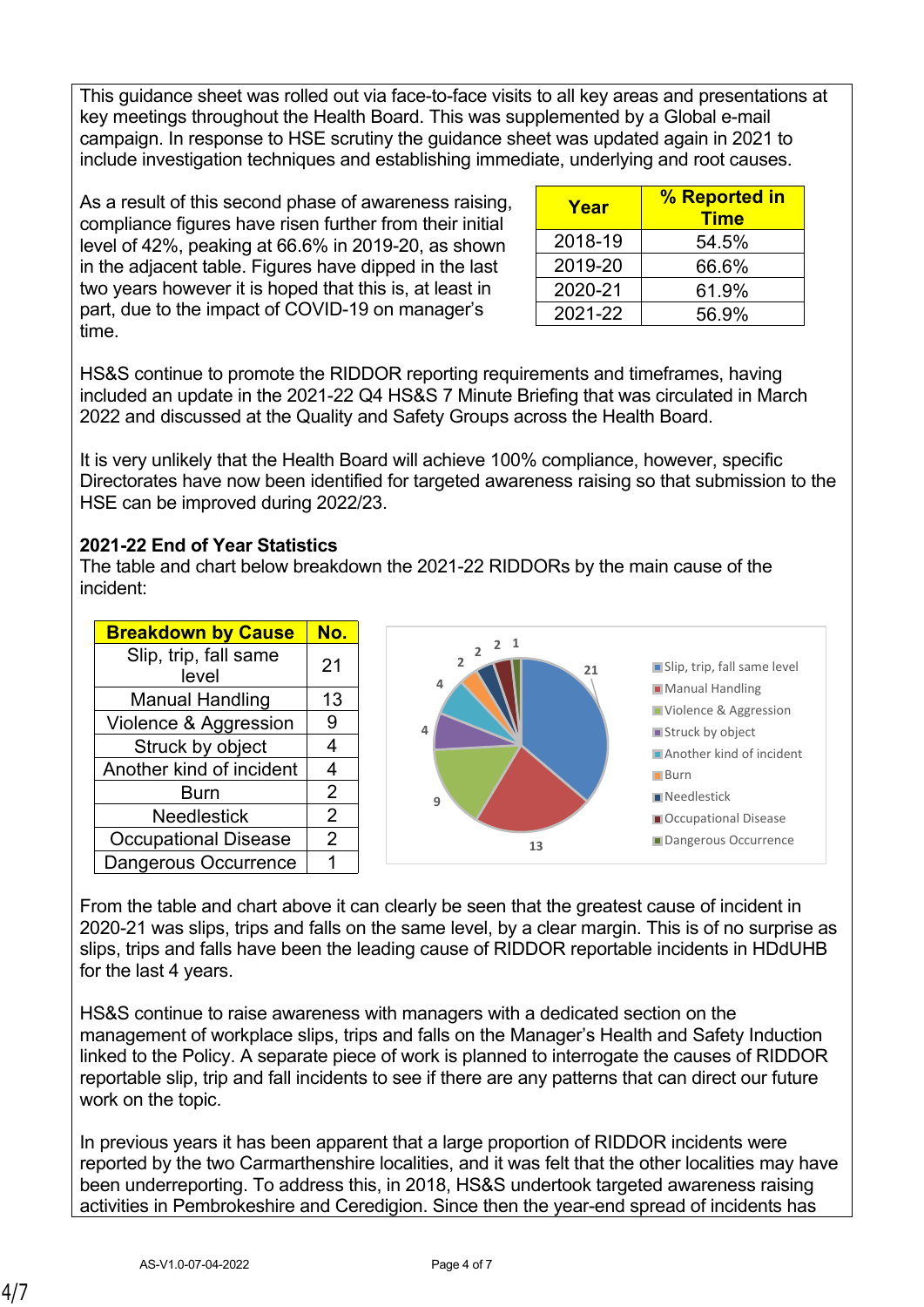been much more representative of actual staffing levels, which can clearly be seen in the chart below (with the anomaly of Glangwili General Hospital (GGH) in 2019-20):



HS&S have never before split the RIDDOR reported incidents by Directorate to see where the incidents are occurring, so this has now been done to better provide information to the Directorates as part of their Quality and Safety / Governance meetings. This will continue to be done for all future reported incidents to facilitate reporting.

|                             |              | <u>'On</u> |
|-----------------------------|--------------|------------|
| <b>Directorate</b>          | <b>Total</b> | Time'      |
| <b>Scheduled Care</b>       | 8            | 75.0%      |
| <b>Womens / Childrens</b>   | 3            | 0.0%       |
| Community                   | 7            | 57.1%      |
| <b>Mental Health</b>        | 10           | 50.0%      |
| <b>Estates / facilities</b> | 7            | 57.1%      |
| <b>Unscheduled Care</b>     | 20           | 65.0%      |
| <b>Operations</b>           | 2            | 50.0%      |
| <b>Therapies</b>            | 1            | 0.0%       |

Please see adjacent all 2021-22 RIDDOR reportable incidents split by Directorate. These figures can also be split further to feedback to individual directorates i.e. incidents per locality per directorate.

HS&S have been able to use this information proactively, having for instance already raised the compliance level in the Women & Children's Directorate Quality, Safety & Experience meeting.

# **Argymhelliad / Recommendation**

For the Health & Safety Committee to gain assurance from this report that the Health Board is operating in compliance with the RIDDOR regulations, with exception of reports being submitted more timely.

| <b>Amcanion: (rhaid cwblhau)</b><br>Objectives: (must be completed)                                  |                                                                                                                                                           |
|------------------------------------------------------------------------------------------------------|-----------------------------------------------------------------------------------------------------------------------------------------------------------|
| <b>Committee ToR Reference:</b><br>Cyfeirnod Cylch Gorchwyl y<br>Pwyllgor:                           | 5.8 Ensure there is a process of review of findings of<br>safety management system audits and seek assurance<br>that corrective actions are put in place. |
| Cyfeirnod Cofrestr Risg Datix a<br>Sgôr Cyfredol: Datix Risk Register<br><b>Reference and Score:</b> | N/A                                                                                                                                                       |
| Safon(au) Gofal ac lechyd:<br>Health and Care Standard(s):                                           | 2.1 Managing Risk and Promoting Health and Safety                                                                                                         |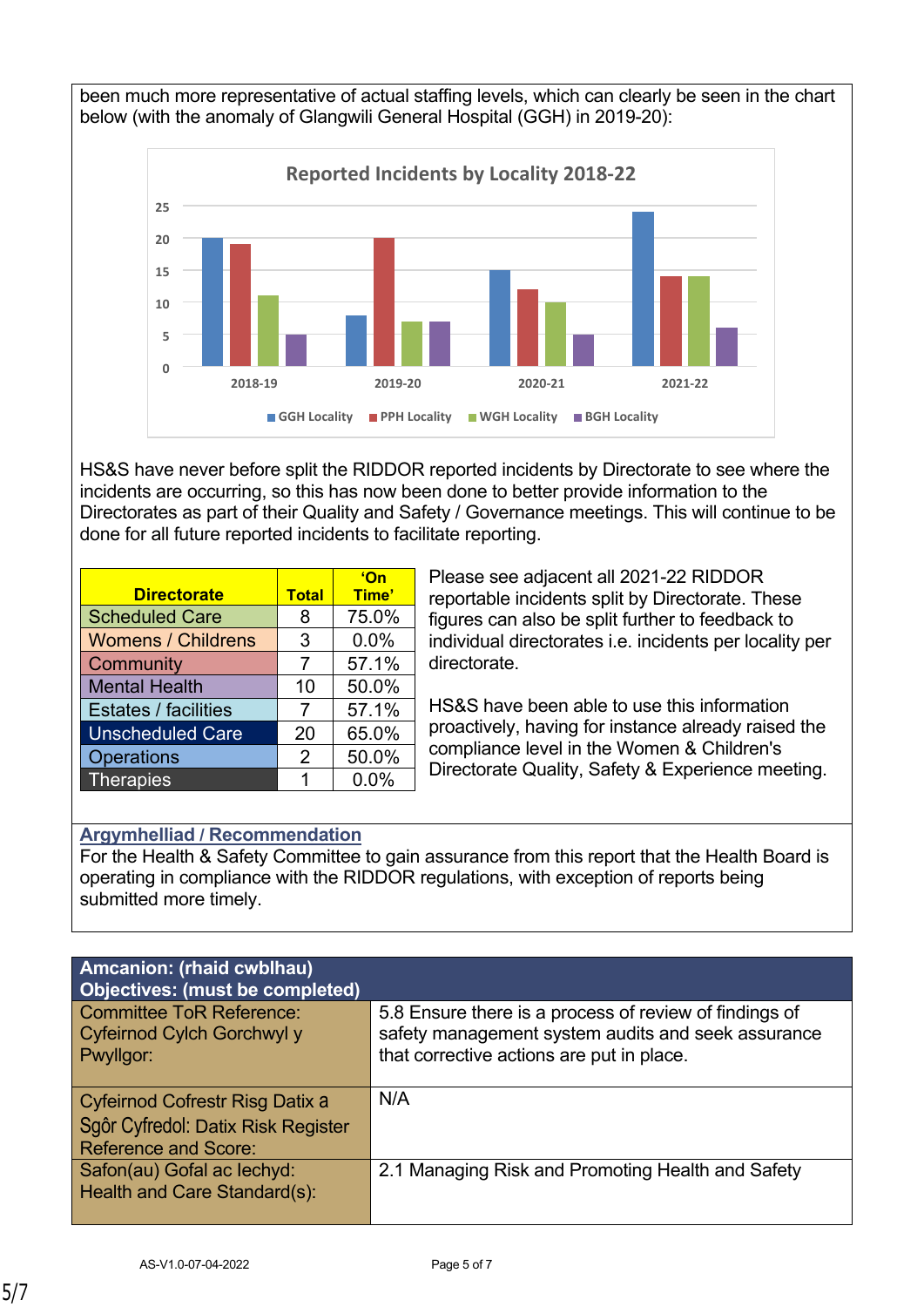| Nodau Gwella Ansawdd:<br><b>Quality Improvement Goal(s):</b>                                                                                                 | Focus On What Matters To Patients, Service users, Their<br>Families and Carers, and Our Staff |
|--------------------------------------------------------------------------------------------------------------------------------------------------------------|-----------------------------------------------------------------------------------------------|
| <b>Amcanion Strategol y BIP:</b><br><b>UHB Strategic Objectives:</b>                                                                                         | 2. Living and working well.                                                                   |
| <b>Amcanion Llesiant BIP:</b><br><b>UHB Well-being Objectives:</b><br><b>Hyperlink to HDdUHB Well-being</b><br><b>Objectives Annual Report 2018-</b><br>2019 | 2. Develop a skilled and flexible workforce to meet the<br>changing needs of the modern NHS   |

| <b>Gwybodaeth Ychwanegol:</b>                                                                                                                                                                        |                                                                                                                                                                                                                                                                                                                                                             |
|------------------------------------------------------------------------------------------------------------------------------------------------------------------------------------------------------|-------------------------------------------------------------------------------------------------------------------------------------------------------------------------------------------------------------------------------------------------------------------------------------------------------------------------------------------------------------|
| <b>Further Information:</b>                                                                                                                                                                          |                                                                                                                                                                                                                                                                                                                                                             |
| Ar sail tystiolaeth:<br><b>Evidence Base:</b>                                                                                                                                                        | The Health and Safety at Work etc. Act 1974;<br>$\bullet$<br>All subordinate health and safety legislation;<br>$\bullet$<br>Reporting of Injuries, Diseases and Dangerous<br>$\bullet$<br>Occurrences Regulations 2013 (RIDDOR);<br>HSE Approved Codes of Practice;<br>$\bullet$<br><b>HSE Guidance:</b><br>$\bullet$<br><b>EU Directives.</b><br>$\bullet$ |
| <b>Rhestr Termau:</b><br><b>Glossary of Terms:</b>                                                                                                                                                   | Contained within the body of the report                                                                                                                                                                                                                                                                                                                     |
| Partïon / Pwyllgorau â<br>ymgynhorwyd ymlaen llaw y<br>Pwyllgor Ansawdd Iechyd a<br>Diogelwch:<br><b>Parties / Committees consulted</b><br>prior to Health and Safety<br><b>Assurance Committee:</b> | Health and Safety Advisory Group whose membership<br>includes:<br>Health, Safety & Security Department;<br>$\bullet$<br>Moving & Handling Department;<br>$\bullet$<br><b>Occupational Health;</b><br>$\bullet$<br>HB Legal Team.<br>$\bullet$                                                                                                               |
| <b>Effaith: (rhaid cwblhau)</b><br>Impact: (must be completed)                                                                                                                                       |                                                                                                                                                                                                                                                                                                                                                             |
| <b>Ariannol / Gwerth am Arian:</b><br><b>Financial / Service:</b>                                                                                                                                    | Not directly.                                                                                                                                                                                                                                                                                                                                               |
| <b>Ansawdd / Gofal Claf:</b><br><b>Quality / Patient Care:</b>                                                                                                                                       | There are no impacts on quality or patient care.                                                                                                                                                                                                                                                                                                            |
| <b>Gweithlu:</b><br><b>Workforce:</b>                                                                                                                                                                | Not directly.                                                                                                                                                                                                                                                                                                                                               |
| Risg:<br><b>Risk:</b>                                                                                                                                                                                | No specific risk on the risk register.                                                                                                                                                                                                                                                                                                                      |
| <b>Cyfreithiol:</b><br>Legal:                                                                                                                                                                        | It should be noted that a failure to report within the<br>timescales set by RIDDOR is technically a contravention<br>of the regulations and that it is therefore an offence under<br>Section 33(1)(C) of the Health and Safety at Work etc. Act<br>1974. The Health and Safety Executive who receive these                                                  |